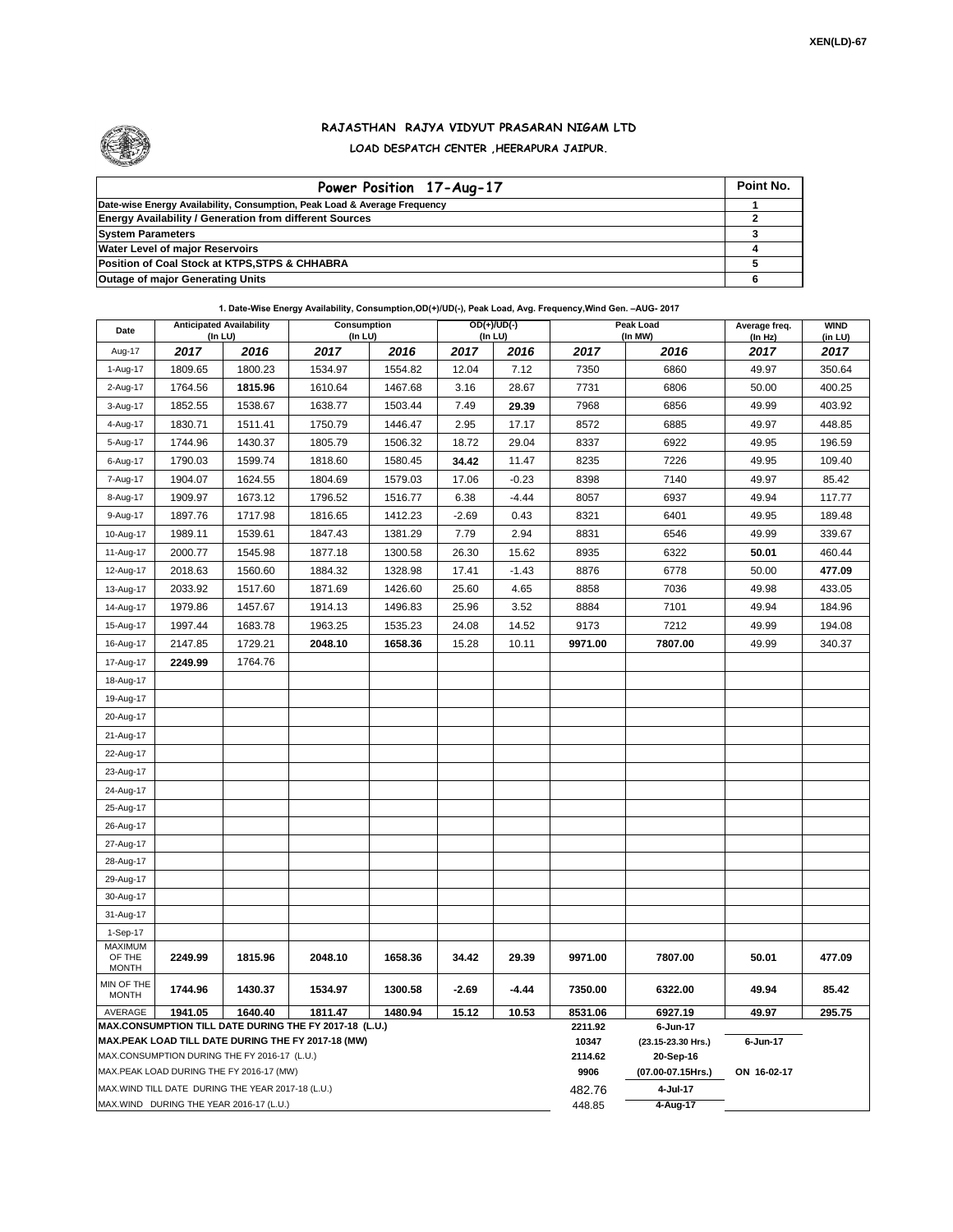## **2.Anticipated Availability/Generation From Different Sources**

| (In LU)        |                                                                          |                    |                     |                    |  |  |  |  |  |  |
|----------------|--------------------------------------------------------------------------|--------------------|---------------------|--------------------|--|--|--|--|--|--|
| S.No.          | Sources Available to Rajasthan / Installed                               | Prior              | Prior               | Actual             |  |  |  |  |  |  |
|                | Capacity as on 30.09.2016                                                | assessment of I    | assessment of       | Energy             |  |  |  |  |  |  |
|                | (In MW)                                                                  | Avail. For next    | Avail.              | Received           |  |  |  |  |  |  |
|                |                                                                          | Dav                |                     |                    |  |  |  |  |  |  |
| 1              | KTPS (1240/1240)                                                         | 130.00             | 16-Aug-17<br>130.00 | 98.48              |  |  |  |  |  |  |
| $\overline{2}$ | STPS (1500/1500)                                                         | 55.00              | 55.00               | 43.09              |  |  |  |  |  |  |
| 3              | DHOLPUR GAS CCPP (330/330)                                               | 0.00               | 0.00                | 0.00               |  |  |  |  |  |  |
| 4              | RAMGARH (273.5/273.5)                                                    | 46.00              | 46.00               | 44.86              |  |  |  |  |  |  |
| 5              | RAPP-A(200/200)                                                          | 36.00              | 36.00               | 41.53              |  |  |  |  |  |  |
| 6              | MAHI (140/140)                                                           | 0.00               | 0.00                | 0.00               |  |  |  |  |  |  |
| 7<br>8         | CHAMBAL (RPS+JS) (135.5/271)<br>GIRAL LIGNITE (250/250)                  | 0.00<br>0.00       | 0.00<br>0.00        | 0.44<br>0.00       |  |  |  |  |  |  |
| 9              | CHHABRA TPS 1000/1000)                                                   | 109.00             | 109.00              | 99.55              |  |  |  |  |  |  |
| 10             | ADANI (TPS) + KALISINDH (TPS)                                            | 560.00             | 559.00              | 451.44             |  |  |  |  |  |  |
|                | (1200+1200/1320+1200)                                                    |                    |                     |                    |  |  |  |  |  |  |
| 11             | WIND FARM (3980.40/4119.15)                                              | 308.00             | 224.00              | 340.37             |  |  |  |  |  |  |
| 12             | SOLAR POWER(737.70/1295.70)                                              | 0.00               | 0.00                | 0.82               |  |  |  |  |  |  |
| 13<br>14       | CAPTIVE POWER PLANTS<br>REGIONAL (INTRA STATE) O.A. (VLTPS)              | 0.00<br>0.00       | 0.00<br>0.00        | 0.00<br>0.00       |  |  |  |  |  |  |
| 15             | <b>OPEN ACCESS</b>                                                       | $-54.93$           | $-48.90$            | $-48.27$           |  |  |  |  |  |  |
| 16             | BIOMASS - (101.95/119.25)                                                | 5.00               | 3.00                | 4.52               |  |  |  |  |  |  |
| 17             | BARSINGHSAR LTPS(250/250)                                                | 26.00              | 26.00               | 24.47              |  |  |  |  |  |  |
| 18             | RAJWEST (1080/1080)                                                      | 201.00             | 201.00              | 139.20             |  |  |  |  |  |  |
|                | <b>TOTAL (A): 1-18</b>                                                   | 1421.07            | 1340.10             | 1240.51            |  |  |  |  |  |  |
| 19             | <b>BBMB COMPLEX</b>                                                      |                    |                     |                    |  |  |  |  |  |  |
|                | a) BHAKRA(230.79/1516.3)<br>b) DEHAR (198/990)                           | 36.65<br>28.49     | 37.58<br>28.34      | 36.88<br>28.45     |  |  |  |  |  |  |
|                | c) PONG (231.66/396)                                                     | 45.46              | 45.46               | 45.46              |  |  |  |  |  |  |
|                | TOTAL: a TO c                                                            | 110.59             | 111.37              | 110.79             |  |  |  |  |  |  |
| 20             | <b>CENTRAL STATIONS</b>                                                  |                    |                     |                    |  |  |  |  |  |  |
|                | d) SINGRAULI (300/2000)                                                  | 87.30              | 86.10               | 81.99              |  |  |  |  |  |  |
|                | e) RIHAND<br>(310.24/3000)                                               | 100.14             | 100.14              | 99.64              |  |  |  |  |  |  |
|                | f) UNCHAHAR-I(20/420)                                                    | 0.42               | 0.00                | 0.00               |  |  |  |  |  |  |
|                | g) UNCHAHAR-II& III(61/630)<br>h) INDIRA GANDHI STPS(JHAJHAR) 0.00/1500) | 1.29<br>0.00       | 0.29<br>0.00        | 0.10               |  |  |  |  |  |  |
|                | i) NCTPS DADRI St-II (43.22/980) + DADRI-TH                              | 0.00               | 0.12                | 0.00<br>1.42       |  |  |  |  |  |  |
|                | i) DADRI GAS (77/830)                                                    | 0.23               | 0.63                | 0.07               |  |  |  |  |  |  |
|                | k) ANTA<br>(83.07/419)                                                   | 0.00               | 0.00                | 0.00               |  |  |  |  |  |  |
|                | I) AURAIYA<br>(61.03/663)                                                | 0.00               | 0.00                | 0.00               |  |  |  |  |  |  |
|                | m) NAPP<br>(44/440)                                                      | 9.17               | 9.10                | 9.10               |  |  |  |  |  |  |
|                | n) RAPP-B<br>(125/440)                                                   | 34.36              | 31.35               | 31.35              |  |  |  |  |  |  |
|                | o) RAPP-C<br>(88/440)<br>p) SALAL<br>(20.36/690)                         | 19.62<br>4.76      | 19.62<br>4.76       | 19.62<br>4.76      |  |  |  |  |  |  |
|                | q) URI<br>(70.37/720)                                                    | 13.77              | 14.24               | 13.89              |  |  |  |  |  |  |
|                | r) TANAKPUR<br>(10.86/94)                                                | 2.51               | 2.51                | 2.47               |  |  |  |  |  |  |
|                | s) CHAMERA - (105.84/540)                                                | 25.15              | 25.15               | 25.15              |  |  |  |  |  |  |
|                | t) CHAMERA-II (29.01/300)                                                | 6.96               | 6.96                | 6.96               |  |  |  |  |  |  |
|                | u) CHAMERA-III (25.21/231)                                               | 6.02               | 6.02                | 5.77               |  |  |  |  |  |  |
|                | v) DHAULIGANGA (27/280)                                                  | 6.50               | 6.50                | 6.50               |  |  |  |  |  |  |
|                | w) DULHASTI (42.42/390)<br>x) SEWA (13/120)                              | 10.09<br>1.84      | 10.09<br>2.62       | 10.09<br>2.17      |  |  |  |  |  |  |
|                | y) NJPC (112.00/1500)+RAMPUR(31.808/412.02)                              | 34.83              | 34.83               | 34.83              |  |  |  |  |  |  |
|                | z) TEHRI (75/1000)                                                       | 14.87              | 18.36               | 18.36              |  |  |  |  |  |  |
|                | aa) KOTESHWR (33.44/400) + PARBATI3 (56.73/520)                          | 21.37              | 21.51               | 33.12              |  |  |  |  |  |  |
|                | ab) TALA                                                                 | 3.73               | 3.63                | 3.63               |  |  |  |  |  |  |
|                | ac) MUNDRA UMPP (380/4000)                                               | 81.92              | 76.31               | 68.91              |  |  |  |  |  |  |
|                | ad) SASAN (372/3960)                                                     | 72.00              | 57.60               | 61.50              |  |  |  |  |  |  |
|                | ae) FRKKA+KHLGN+TLCHR (70.18/3940)<br>af) URS POWER(DADRITH-I)           | 19.86<br>0.00      | 19.18<br>0.00       | 13.17<br>0.00      |  |  |  |  |  |  |
|                | TOTAL SCHEDULE(a TO af)                                                  | 689.31             | 668.98              | 665.37             |  |  |  |  |  |  |
|                | LOSSES                                                                   | $-13.41$           | $-11.13$            | $-21.82$           |  |  |  |  |  |  |
|                | <b>NET SCHEDULED</b>                                                     | 675.90             | 657.86              | 643.55             |  |  |  |  |  |  |
| 21             | BILATERAL (REG.) EXCL. BANKING                                           | 26.38              | 26.38               | 26.38              |  |  |  |  |  |  |
| 22             | <b>BANKING</b>                                                           | -12.15             | -12.15              | -12.15             |  |  |  |  |  |  |
| 23             | BILATERAL(INTER-REG.). EXCLUDING (ISOA &                                 | 86.52              | 84.36               | 86.01              |  |  |  |  |  |  |
| 24             | BANKING)<br>INTER STATE OPEN ACCESS (BILATERAL+IEX)                      | 54.93              | 48.90               | 48.27              |  |  |  |  |  |  |
|                |                                                                          |                    |                     |                    |  |  |  |  |  |  |
| 25             | <b>INDIAN ENERGY EXCHANGE</b>                                            | $-2.66$            | 0.25                | 0.25               |  |  |  |  |  |  |
|                | <b>TOTAL(B): (19 TO 25)</b>                                              | 828.92             | 807.75              | 792.31             |  |  |  |  |  |  |
|                | TOTAL GENERATION (A +B) : 1 TO 25                                        |                    |                     | 2032.82            |  |  |  |  |  |  |
|                | OVER DRAWAL (+)/UNDER DRAWAL (-)                                         |                    |                     | 15.28              |  |  |  |  |  |  |
|                | <b>GRAND TOTAL</b><br><b>LAST YEAR</b>                                   | 2249.99<br>1764.76 | 2147.85<br>1729.21  | 2048.10<br>1658.35 |  |  |  |  |  |  |
|                |                                                                          |                    |                     |                    |  |  |  |  |  |  |